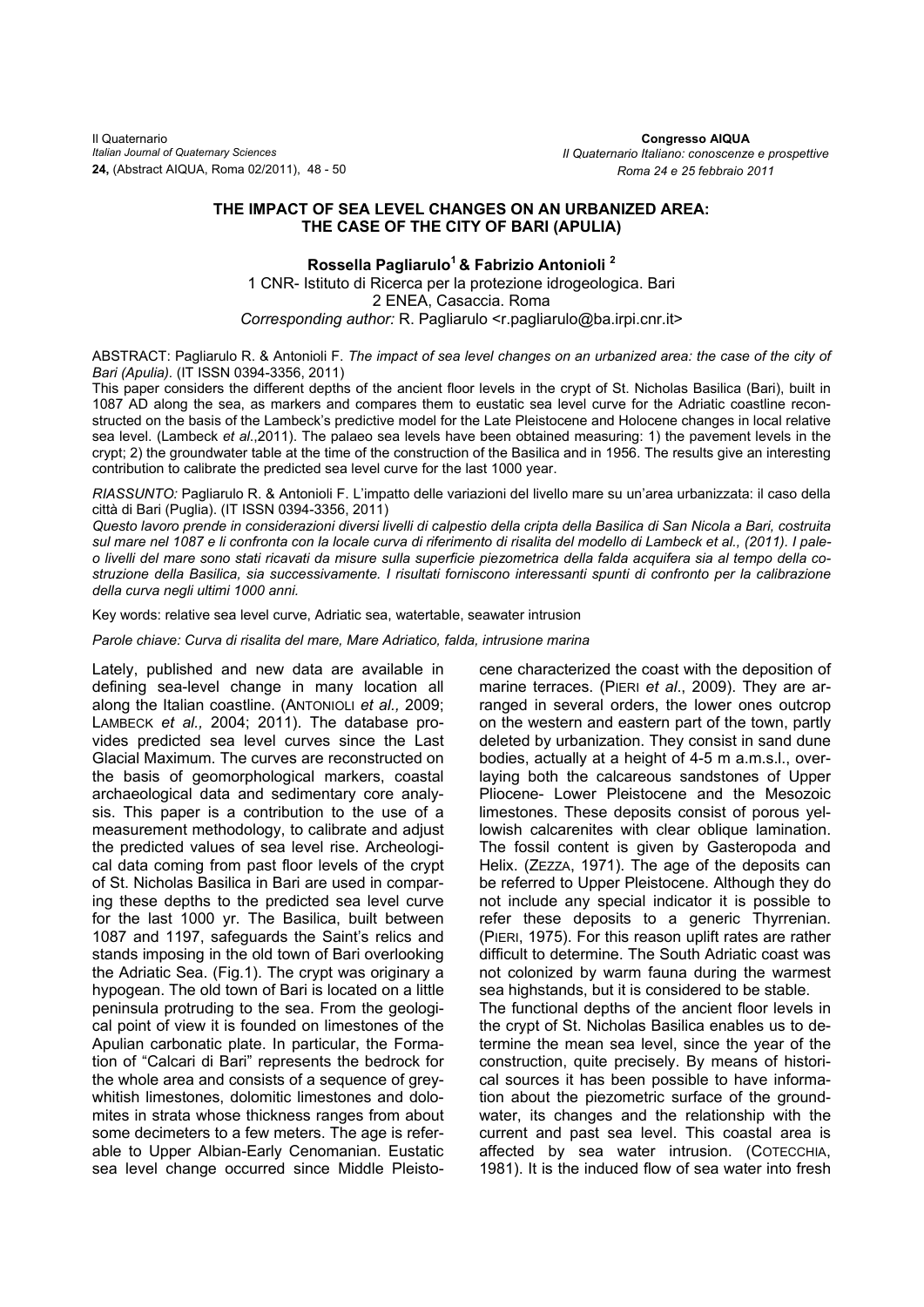

Fig. 1, The old town of Bari and the location of St. Nicholas Basilica *Il borgo antico di Bari e la localizzazione della Basilica di San Nicola*

water aquifers. Because fresh water is less dense than salt water it floats on top. The boundary between salt water and fresh water is not distinct, the salt water interface is brackish with salt water and fresh water mixing. The rise in sea level causes flooding of coastal land by sea water, either for a long or a short period. In addition sea level changes boost sea water intrusion into coastal aquifer that are hydraulically connected to the sea. For this reason since 1087 it was necessary to raise the floor of the crypt as it has been flooding by sea water intrusion. (COTECCHIA *et al*., 1983) (Fig. 2).



Fig. 2, Sea level changes and the impact of sea water intrusion on the structures of the crypt.

*Variazioni del livello mare e influenza dell'intrusione marina sulle strutture della cripta.*